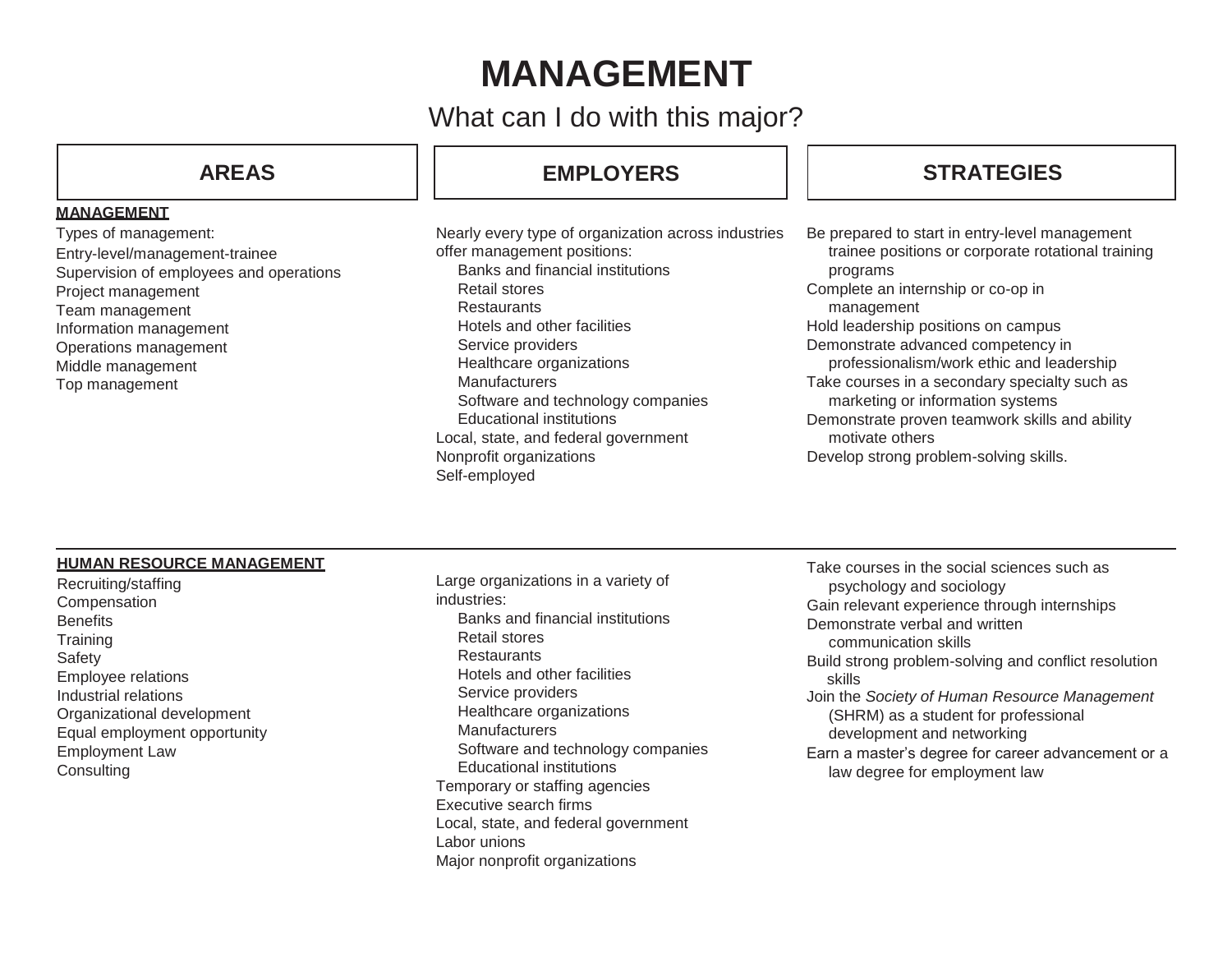### **OPERATIONS MANAGEMENT**

Operations research analysis: Business strategy Facilities layout Inventory control Personnel scheduling Production management: Line supervision Manufacturing management Production planning Quality assurance Materials management: Purchasing/buying Traffic management Inventory management

# **AREAS EMPLOYERS STRATEGIES**

**Manufacturers** Industrial organizations Service organizations Higher education

Complete an internship in facilities management Develop strong analytical skills and a logical approach to problem solving Learn budgeting and cost management Take courses in statistics, computer systems, or logistics Learn to successfully manage multiple situations and problems Communicate effectively with different types of people in various functional areas Earn an MBA for career advancement

# **SALES**

Industrial sales Consumer product sales Financial services sales Services sales Advertising sales Corporate sales Manufacturer representation Direct consumer sales E-commerce Customer service Sales management: district, regional, and higher

For-profit and nonprofit organizations Product and service organizations **Manufacturers** Financial companies Insurance companies Print and electronic media outlets Software and technology companies Internet companies

Obtain experience through internships or parttime jobs Seek leadership positions in campus organizations Work for the campus newspaper, directory, or radio station selling advertisements Become highly motivated and well-organized Learn to work well under pressure and to be comfortable in a competitive environment Be prepared to work independently and to be selfmotivated Cultivate strong persuasion skills Demonstrate the ability to communicate effectively with a wide range of people and build relationships. Take courses in interpersonal communication and public speaking To deliver effective customer service, develop problem solving skills, self-confidence, assertiveness, and empathy Become committed to customer satisfaction Some positions in sales, such as pharmaceuticals, require at least one to two years of a proven record in outside sales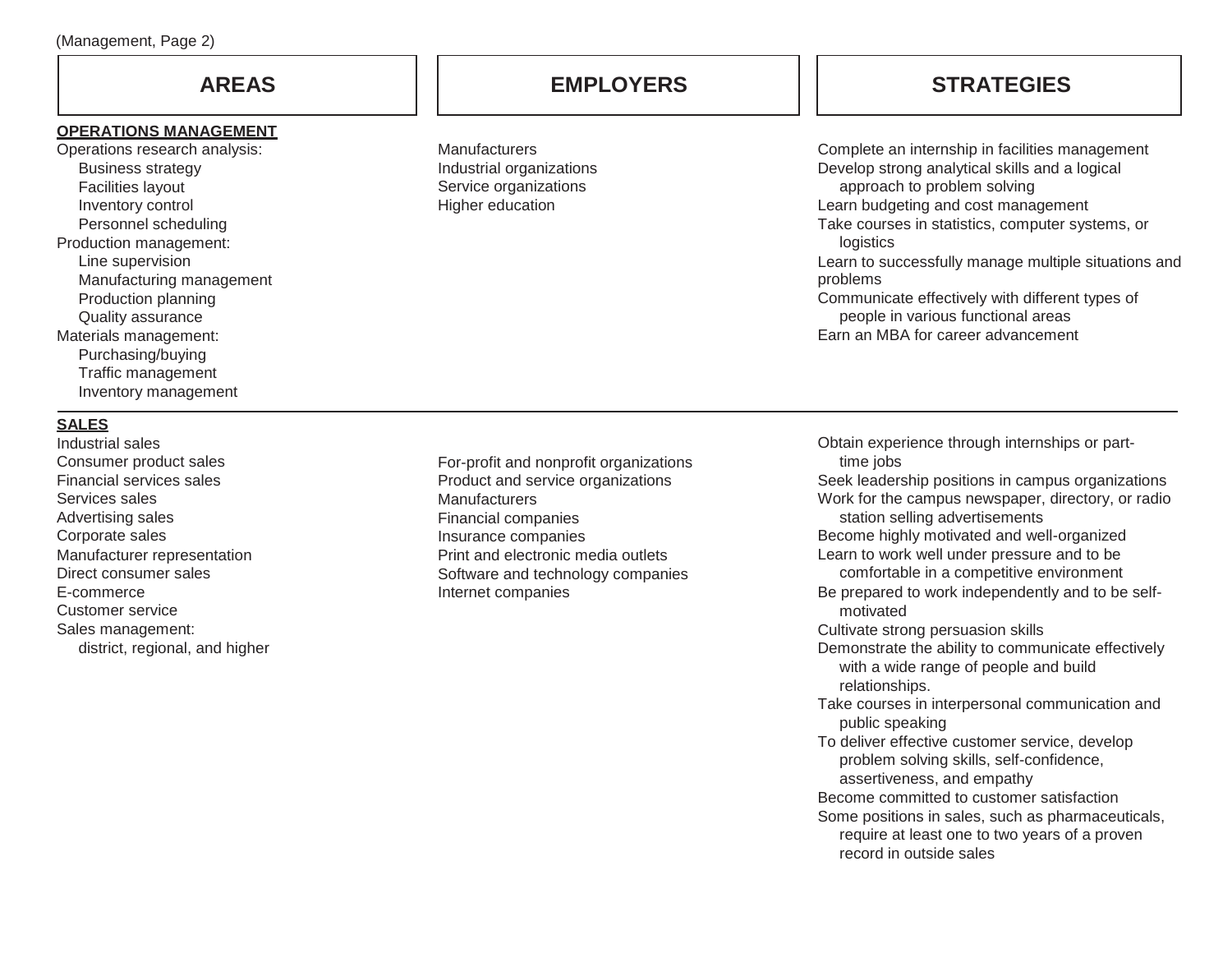## **INSURANCE**

Sales Claims **Underwriting** Risk management Asset management Loss control Customer service

# **BANKING AND FINANCE**

Commercial banking Retail/consumer banking Credit analysis **Lending** Trust services Mortgage services Branch management **Operations** 

# **REAL ESTATE**

Brokerage/Sales: Residential **Commercial** Office and industrial Farm and land Property management Appraising Land development

Insurance firms Insurance brokers

Savings and loan associations Financial services institutions

Wholesale lenders Housing lenders Federal Reserve banks

**Banks** Credit unions

**AREAS EMPLOYERS STRATEGIES**

Complete an internship with an insurance agency Talk to industry professionals to learn more about claims, underwriting, and risk management. Initiative and sales ability are necessary to be a successful agent or broker Develop strong verbal and written communication skills Research insurance industry certifications

Build a solid background in business including marketing and accounting Seek experience through part-time or internship positions in a bank Develop strong interpersonal and communication skills

Real estate brokers and firms **Banks** Appraisal firms Apartment and condominium complexes Leasing offices **Developers** Large corporations: real estate departments

Research the process of becoming a real estate broker through the *National Association of Realtors* (requirements vary by state) Obtain sales experience through part-time, summer, or internship positions Develop an entrepreneurial spirit Investigate apprenticeships in appraisal